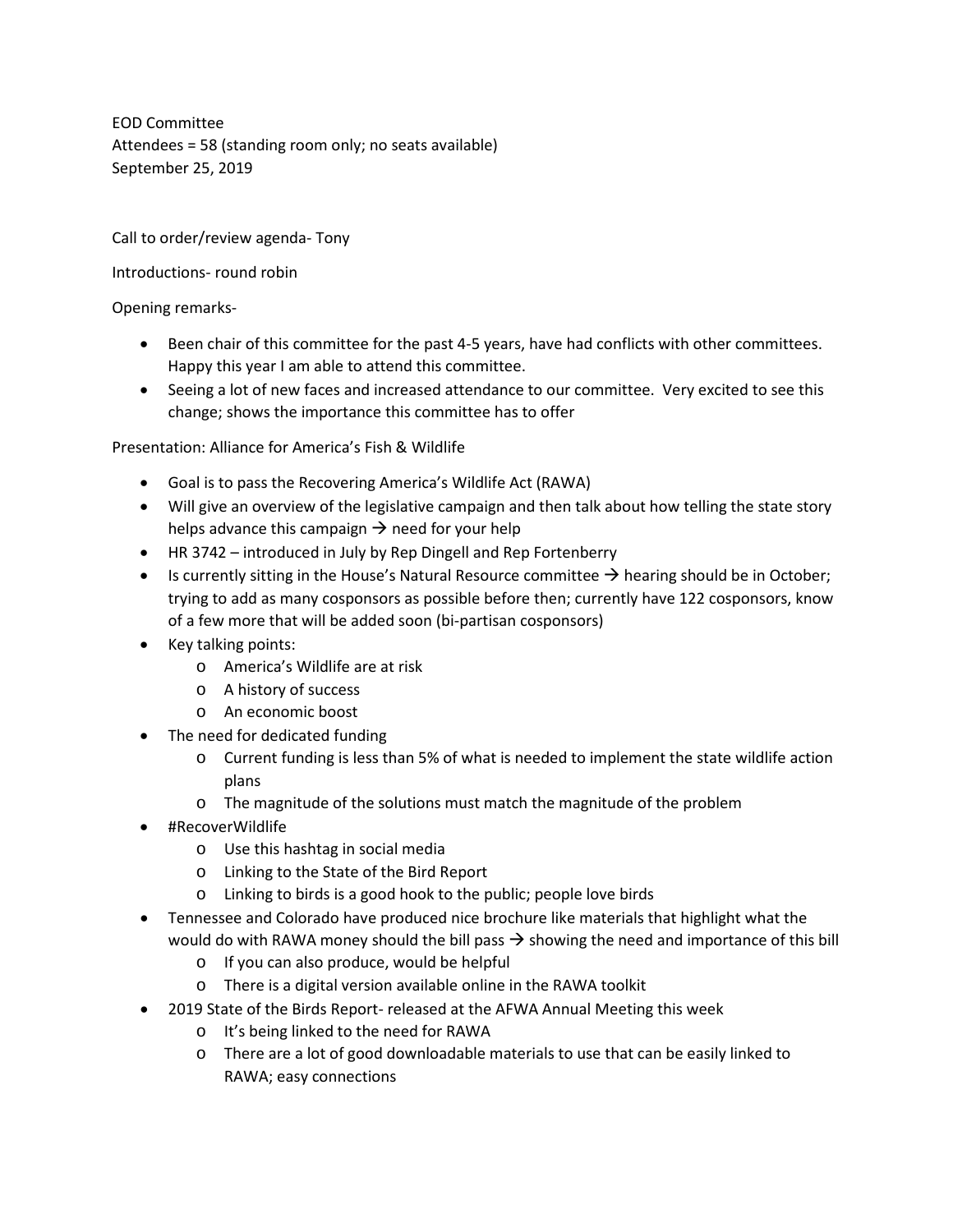- $\circ$  27 state resolutions passed, plus all the regional associations = all 50 states represented; other states (8) have written letters of support
- o There is a governor's strategy to get governors on board soon
- o Some states are getting ready to update their resolutions to help showed continued active support
- o Prioritized actions for Sept/Oct 2019:
	- Secure support from your Members of Congress (MOC)
	- Develop state fact sheets  $\rightarrow$  to share with MOC, governors, state legislators showing how funds would be allocated in your state
	- Pass supportive wildlife commission, and /or state legislature resolution
	- Develop and maintain a statewide coalition of engaged partners
	- Secure support from your Governor- sign-on letters
	- Identify and ask business/industry leaders to sign a letter of support
	- Identify and ask scientists to sign a letter of support
	- Develop and deploy a Communication Plan (use #RecoverWildlife to tie social media messaging to the national campaign)
- Questions: how do you see this playing out in the next few months
	- o Looking to have a hearing in Oct-Nov -> then will kick the bill to the House floor for a vote (hopefully before the end of the year or first part of 2020)
	- o Still working on a sister Senate Bill; once the senate see's the action in the house the Senate Bill will start moving forward  $\rightarrow$  could be summer activity for a Senate Bill

Working Group Subcommittee Reports

- Education WG
	- o Lots of participation
	- o Looking at the MSCG moving forward and revamping the CE Strategy toolkit; making sure the materials are relevant and can connect us in the classroom and conservation education community
	- o Call for help! Need for a strong steering committee to move the CE Strategy toolkit forward with the MSCG
	- o Had a lot of sharing of innovated ideas that were shared
	- o Good notes were taken and will be shared with the group soon
- Diversity & Inclusion WG
	- o A great meeting and well attended
	- o Had a training session by David Buggs  $\rightarrow$  Active Bystander
		- How we are all bystanders and how to help us become active bystanders to deal with situations with bullying, encouraging dialog with needed, harassment, etc often found in the work place
		- Good notes were taken and will be distributed
	- o Reviewed the work plan
		- **EXECT** Looking to add a baseline code of conduct and potentially connecting it to the AFWA Strategic Plan [possible future action]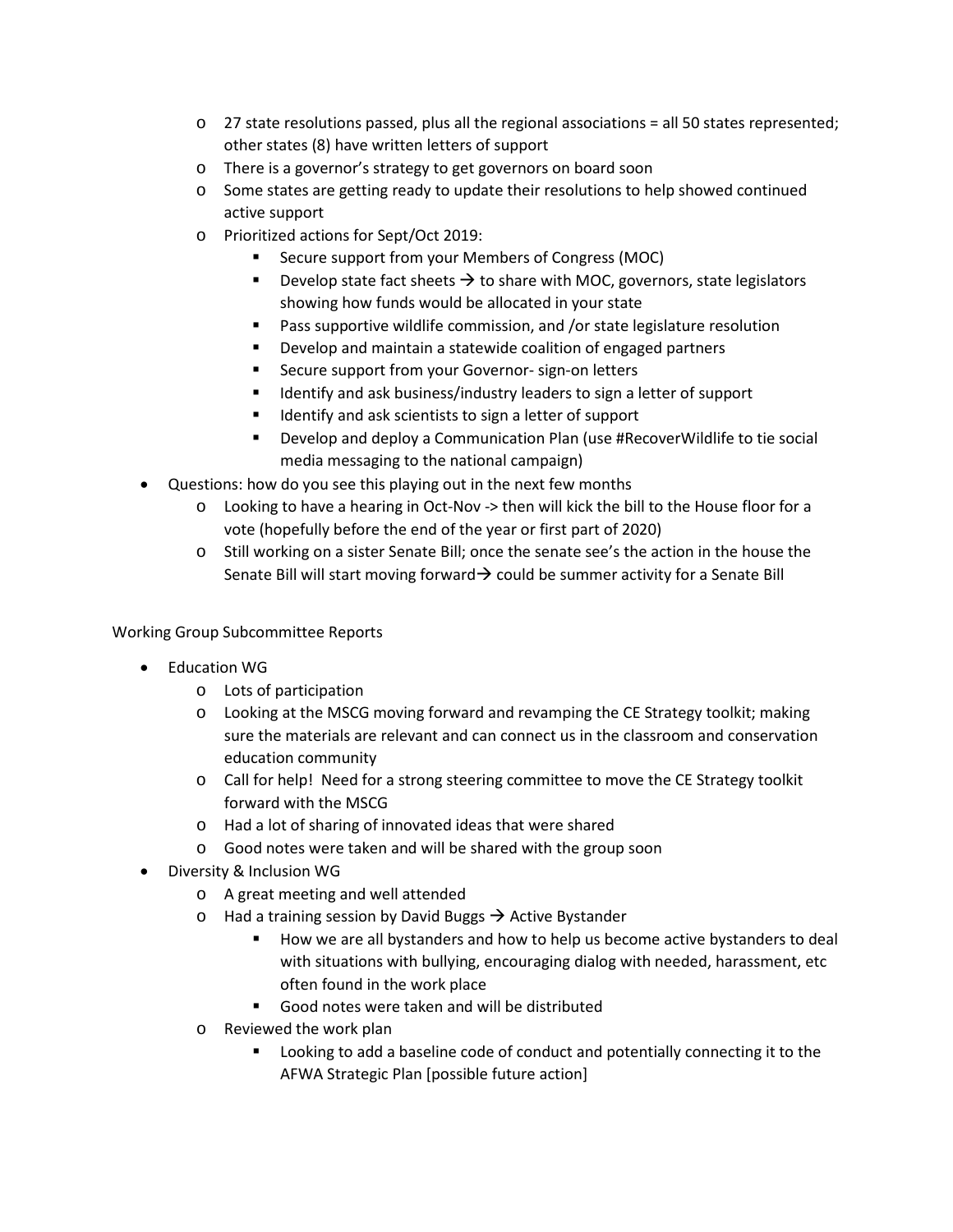- Ask: if your state has something similar that can contribute to this discussion, please reach out to this WG/Committee
- **Looking to have a workshop as part of the North American Conference on** creating welcoming cultures
- **EXTE:** Looking to find a best way to have continued communication with this group throughout the year
	- We want to make sure everyone is being heard and sharing information; have things be topical and not just broad strokes
- **Unconscious Bias Training**  $\rightarrow$  **will be offered at the NA Conference by the** Women in Conservation groups
- Outreach WG
	- o Update on WSFR
	- o Heard about a number of outreach programs that are being used with success
	- $\circ$  BearWise  $\rightarrow$  is a one stop shop for information about black bears; this currently a product of SEAFWA; looking to possibly elevate this to an AFWA level [possible future action item]
	- o Making It LAST Campaign/toolkit- update given. It is currently being implemented through a MSCG in 5 states (WI, KS, CA, TX, IN)
- Wildlife Viewing & Nature Tourism WG
	- $\circ$  Have monthly calls  $\rightarrow$  if you are interested in being on these calls please reach out; we want as much geographical diversity on the call as possible
	- o Reviewed the work plan
	- $\circ$  Update on the Relevancy Road Map  $\rightarrow$  connection of how the WVNT communication can aid in those efforts and help make state agency more relevant to our citizenry
	- o Outdoor Recreational Roundtable- this is growing with more state joining; connecting state agencies with outdoor tourism and state fish and wildlife agencies
	- $\circ$  Webinars  $\rightarrow$  always looking for new webinar topics; have had a great diversity of topics and always looking for new ones
	- o Feb 2020 wvntacademy.com = Wildlife Viewing and Nature Tourism Academy
		- **Registration is now OPEN; limited to 150 people**
- Joint Working Group: Education, Outreach & Diversity and Wildlife Diversity & Conservation Funding Committees
	- o During the NA Conference it was decided this group would continue and have the objective of supporting RAWA
	- o Monthly calls to strategize our work
	- o Looking at what work could be done if the bill were to pass; there is a spreadsheet with state info on this  $\rightarrow$  creation of a story map
	- o Want to help grow the OurNatureUSA social media (Facebook, Twitter, Instagram)
		- Asking states to share the OurNatureUSA posts [action item for this joint working group]
	- o Want to help/support getting more state fact sheets; one of the next steps in assisting with the RAWA strategy  $\rightarrow$  looking for people to assist
	- o Once RAWA passes they will turn their focus on the Relevancy Road Map
- Project WILD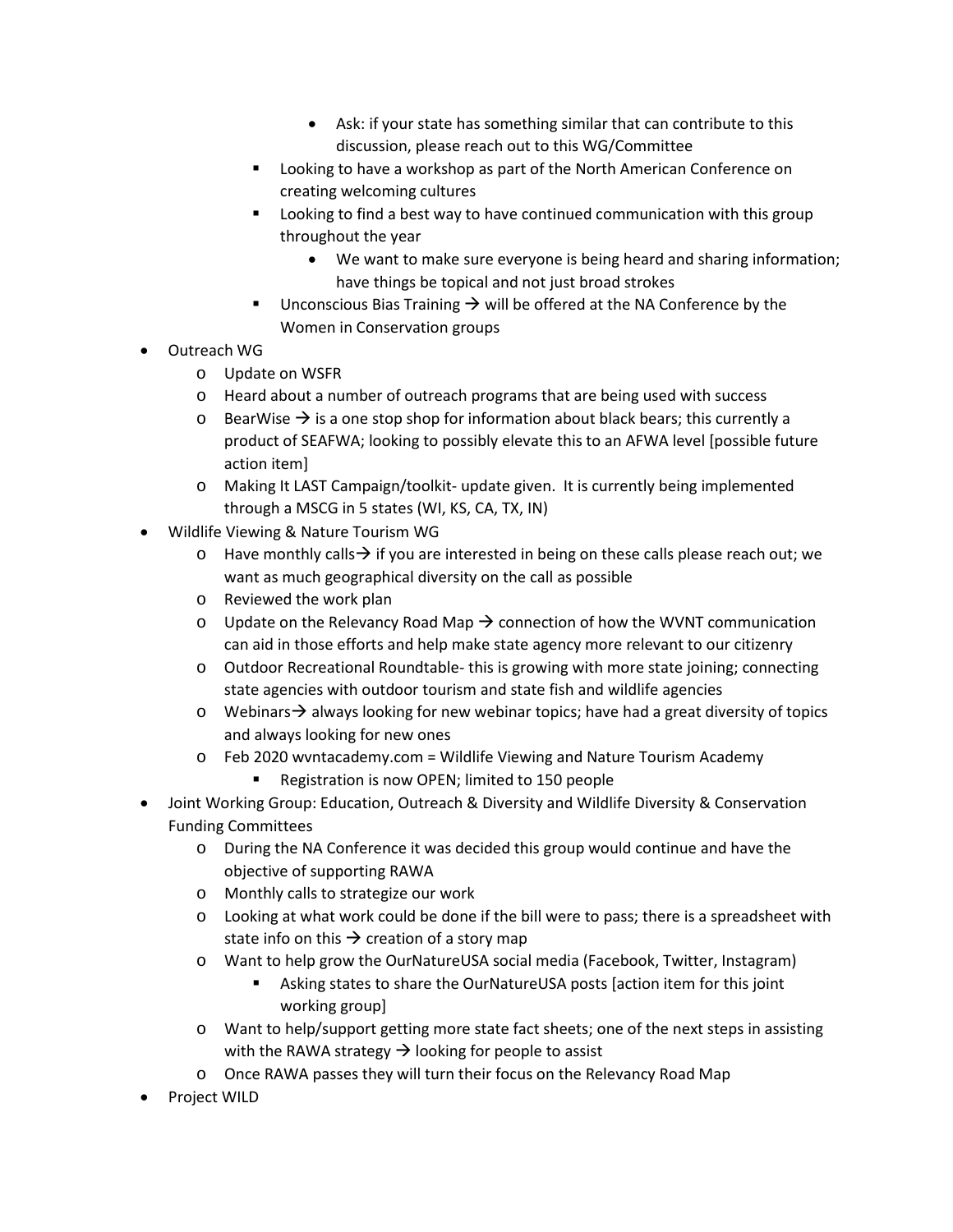- $\circ$  Connecting Project WILD with R3 efforts  $\rightarrow$  they are not separate but connected
- o Incorporating learning modules to the R3 programs
- o Help making state agencies more relevant
- o Goal- all constituents are knowledgeable and appreciate our natural resources

Presentation: Diversity & Inclusion work in Texas

- Fish & Wildlife Relevancy Road Map
	- o One of the barriers identified is Agency Culture- agency culture and values to not align wit nature- based values and outdoor interests of broader constituencies
- Texas  $\rightarrow$  leads the nations in annual population increases; second largest population of all the states; a majority minority states for more than 10 years; Texas Parks and Wildlife Department (TPWD) strives to sustain its efforts to positively steward the states natural resources and reach its diverse audience
- TPWD- have over 3,000 employees and 12 divisions
- **•** Recent Diversity & Inclusion (D&I) milestones  $\rightarrow$  2014 hired David Buggs as Chief of Diversity and Inclusion office; 2015 created Employee Diversity and Inclusion Advisory Committee; 2017 completed a TPWD D&I strategic plan; 2019 developed Division of D&I Action Plans
	- o TPWD D&I Action Plan has 3 pillars: Recruitment, Retention, Education & Outreach
- D&I Action Plan template:
	- o Goals
	- o Measurable outcomes (not outputs)
	- o Strategies
	- o Actions
	- o Accountability
- All 13 divisions (TPWD) completed draft plans July 2019; Directors presented in Aug; continued discussions
- For more information and follow up: contact David Buggs [\(David.Buggs@tpwd.texas.gov\)](mailto:David.Buggs@tpwd.texas.gov)

Relevancy Road Map

- There are some significant societal changes we need to be aware of and relate too
- Is a strategy to help tackle the second recommendation of the Blue Ribbon Panel on Sustaining Americas Diverse Fish & Wildlife Resources  $\rightarrow$  dealing with relevancy
- A relevancy working group was created to strategize how to address these societal changes
- Last year, at this meeting, a resolution was passed to create this relevancy road map to identify specific barriers, and strategies & tactics to address those barriers; 5 categories of barriers were identified
- The Draft Relevancy Road Map was presented to directors at the AFWA Meeting; was very well received and looking to be possibly adopted or moving forward at the business meeting
- The why for this document = *Enhance conservation through broader engagement*
- This will be a living document/toolkit